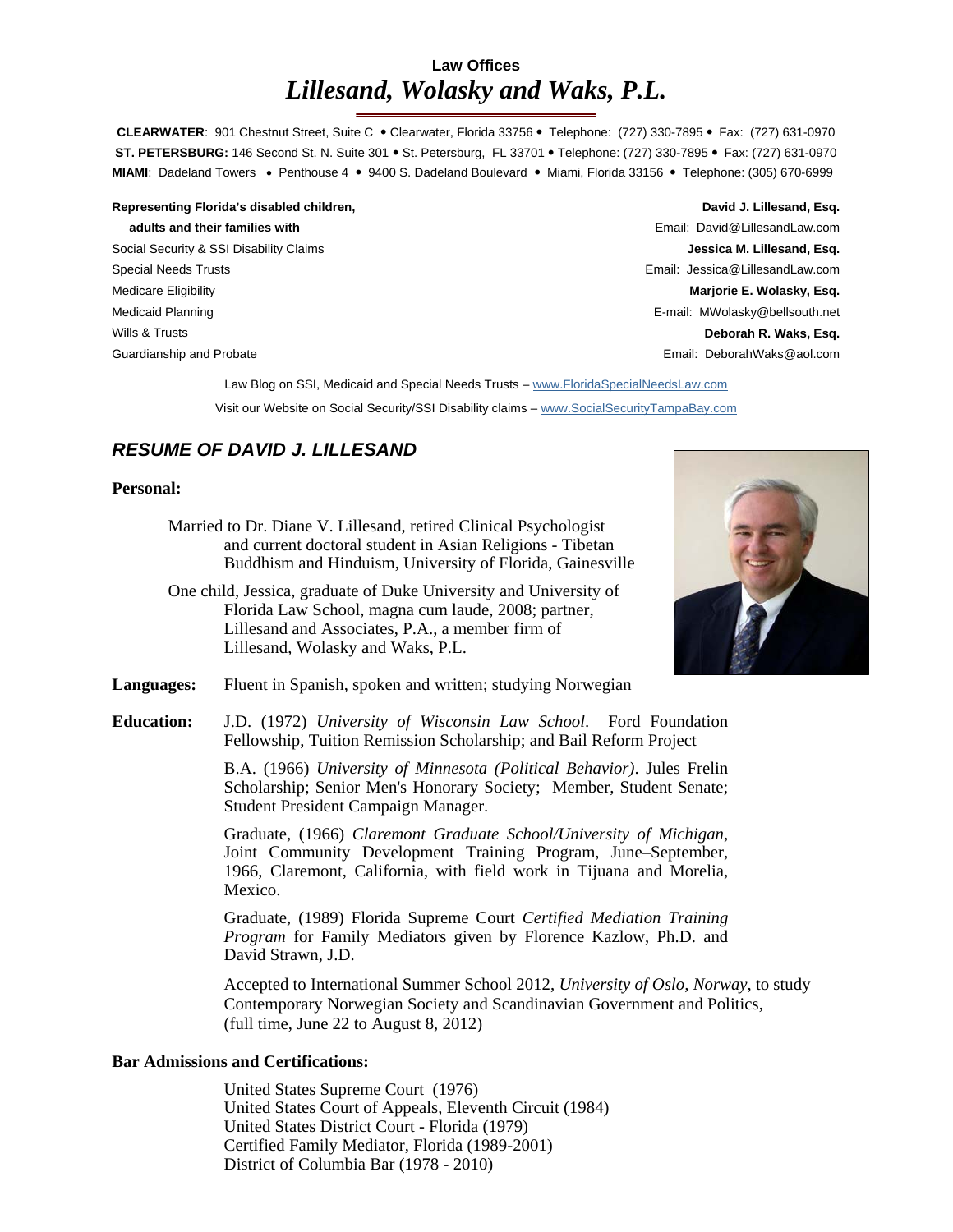Wisconsin Bar (1972 - 2010) Florida Bar(1977 to present)

#### **Recognitions and Honors:**

Martindale-Hubbell AV® rating

- Charter member, ACADEMY OF SPECIAL NEEDS PLANNERS. Member of the Academy's Attorney Advisory Board since 2008. Additional information available on the Academy's website, www.SpecialNeedsAnswers.com.
- Society of Settlement Planners, Washington, D.C. Honorary Member
- Named in 2004 and 2005 as one of Florida's Legal Elite, a selection of the top 1.6% of the State's Legal Leaders as recognized by their peers in *Florida Trend Magazine*.
- 2003 Elder Law Attorney of the Year, The Florida Bar's Elder Law Section
- 2001 South Miami-Kendall Bar Association Pro Bono Volunteer of the Year
- 1994 Plotkin Outstanding Legal Service Award by the South Florida Association for Retarded Citizens (ARC) for development of Special Needs Trusts to preserve Medicaid for disabled individuals who receive personal injury awards
- 1989 Florida Bar President's Pro Bono Service Award for the Eleventh Judicial Circuit of Florida
- 1987 South Miami Kendall Bar Association Award Pro Bono Volunteer of the Year
- 1986-88 Selection as one of 36 Leading Florida Attorneys in Family Law

# **Bar-Related and Community Activities:**

Lifetime Fellow of The Florida Bar Foundation

 The Florida Bar Elder Law Section Executive Board, Continuing Member at Large, 2005-2010 Vice Chair 2003-2004 Treasurer 2004-2006 Secretary 2002-2003 Special Needs Trust Committee 2000-12, Co-Chair, 2006-10 Social Security Disability Committee, Chair 2011-2012

 South Florida Association for Retarded Citizens (ARC) Advocacy Advisory Council 1986-Present

 Guardianship and Case Management Services, Inc. (Affiliated with the South Florida Association for Retarded Citizens) President 1993-95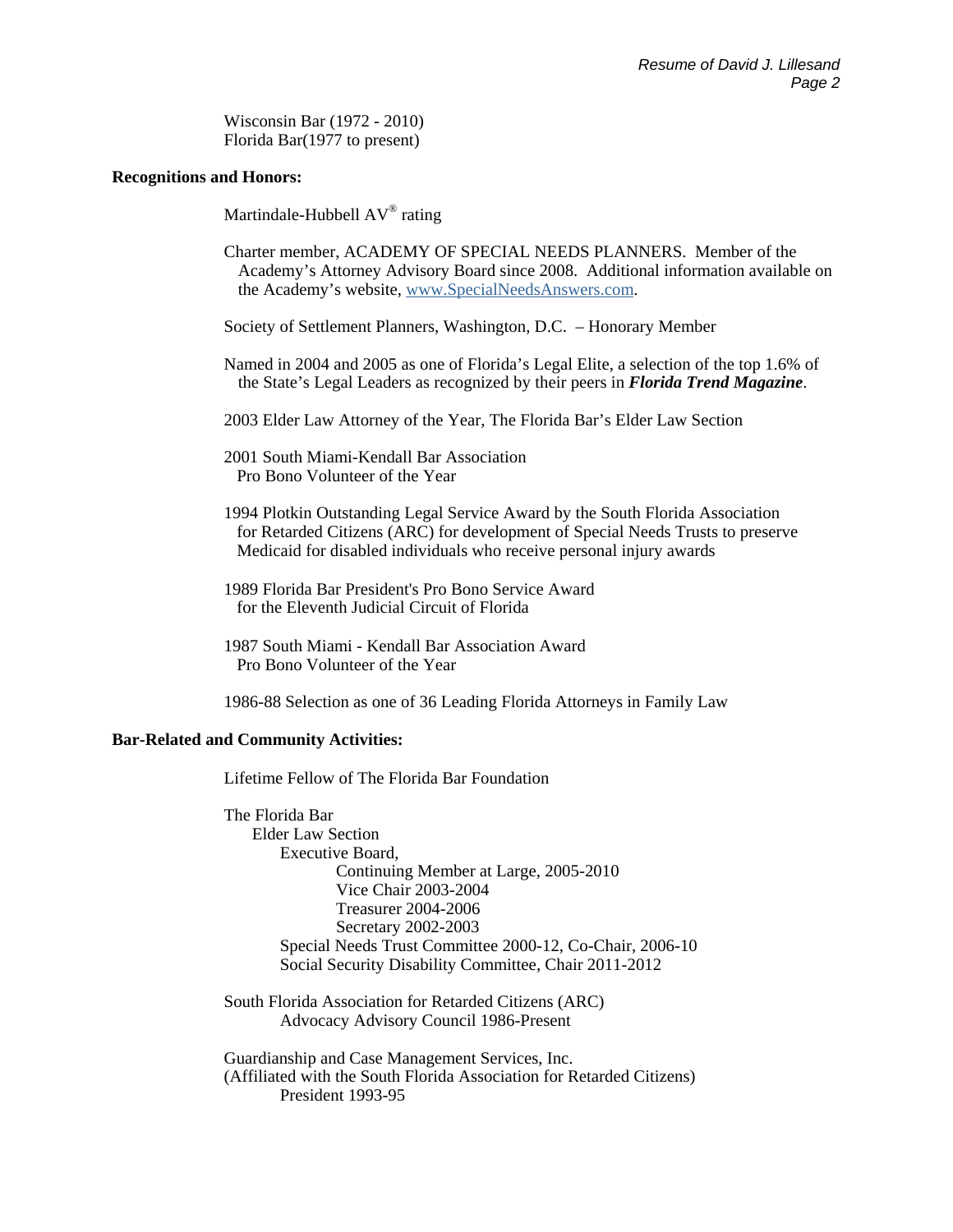South Miami - Kendall Bar Association President 1985-86 Treasurer 1984-85 Secretary 1983-84 Chairman, Pro Bono Project 1986-96 South Dade Pro Se Divorce Clinic Volunteer - 1986-95 Volunteer Attorney, Pro Bono Program, 1984- 2004

Dade County Bar Association

 Probate and Guardianship Committee Member 1994-2008 Chair, Subcommittee on Special Needs Trusts 2004-2005 Member, Subcommittee on Special Needs Trust Procedures 1999-2001

 Legal Aid and Public Service Committee Vice Chairman 1992-93 Member 1986-89, 1991-94

 Family Court Committee Member 1988-93

 Public Interest Law Committee Chairman 1983-84

 Professional Arbitration Committee Member 1982-83

 Homestead Bar Association President 1979-80 Secretary 1978-79

 Calusa Homeowners Association President 1984-86 Secretary 1983-84

 Calusa Golf Course Homeowners Association Founder - 1987 Treasurer-Secretary - 1987-89

 Dade County Courts Comprehensive "Put Something Back Pro Bono Project Member, Planning Committee 1991-94

 South Dade Immigration Association Steering Committee - 1987-88 Grant writer to the Florida Bar Foundation awarded 1987

 South Florida Council on Divorce Mediation Chairman of the Board, 1983-84 Board Member 1982-83

#### **Employment:**

Private Practice of Law - 1979 to Present – statewide practice in disability law

 Florida Rural Legal Services Executive Director 1974-1977 Homestead Managing Attorney 1977-1979

 Special Master, United States District Court, District of Columbia to monitor national enforcement of court orders in *NAACP v. Brennan*, 1975-77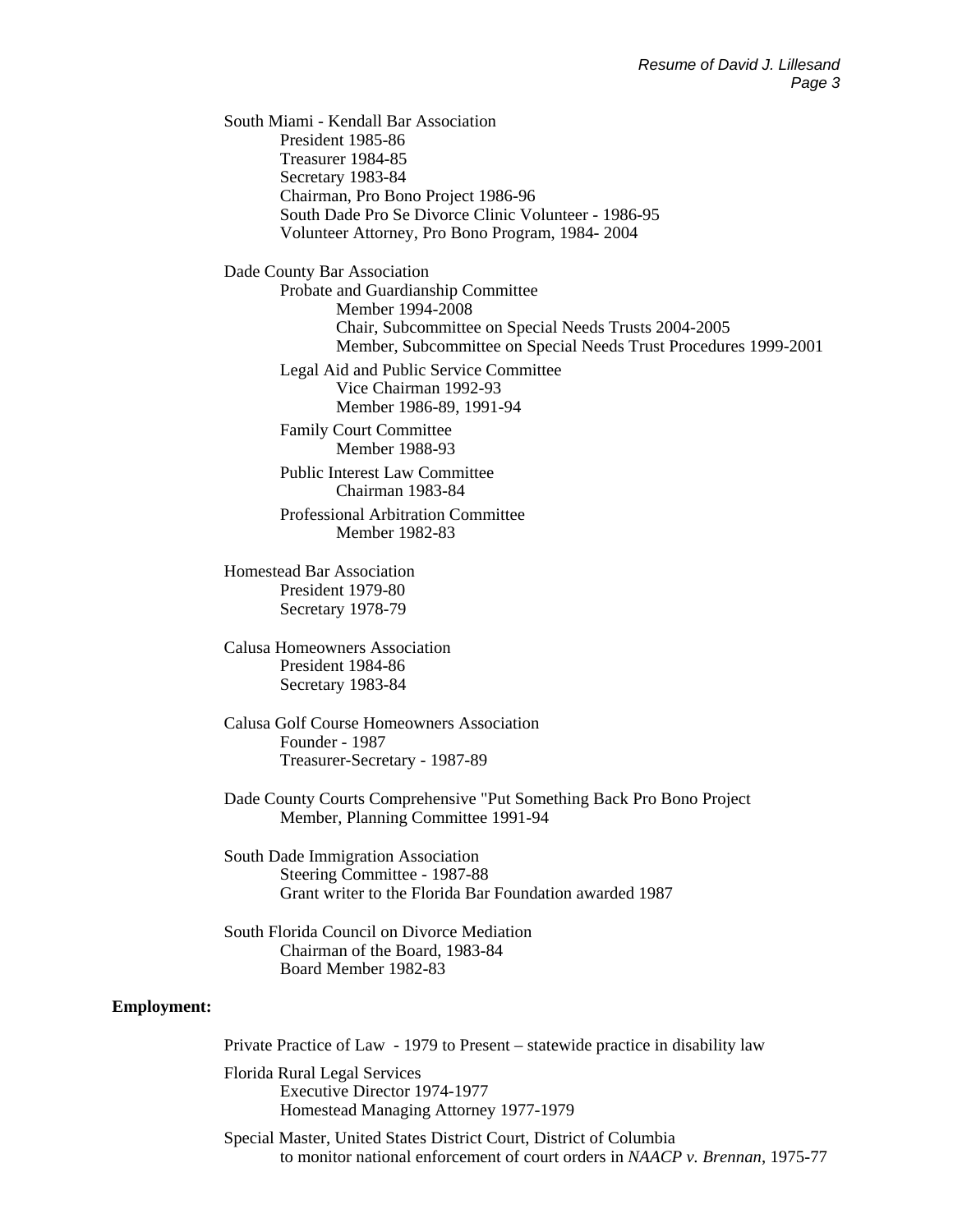- Adjunct Professor, "Business Law," Homestead Air Force Base, (through St. Leo's College), Homestead, Florida, Fall Semester 1984.
- Private Consultant, Legal Services Corporation Washington, D.C. - 1977-79
- Director, Migrant Division, Camden Regional Legal Services, Bridgeton, N.J. 1972-74
- VISTA Volunteer (Domestic Peace Corps, currently called AmeriCorps) Laredo, Texas Model Cities Program, Community Activist and Organizer for the Community Participation Component, ,1969-70
- Peace Corps Volunteer and Promotor de Acción Communal Colombia, South America Rural Community Planning and Development Projects, 1966-68
- Adjunct Professor, "English Language Training for Business Students," Centro Colombo-Americano, Popayán, Colombia, 1967-1968.

# **Publications:**

Lillesand, David J. and Marjorie E. Wolasky *"Special Needs Trusts,"* Chapter 17 (93 pages) of **Administration of Trusts in Florida**, Seventh Edition (Publication date set for February, 2012), a legal practice manual for trust attorneys jointly published by LexisNexis Company, Albany, New York and The Florida Bar, Tallahassee, Florida; current Sixth Edition was authored in 2009 and published January, 2010.

Lillesand, David J*. What Personal Injury Attorneys Need to Know about SSI, Medicaid and Special Needs Trusts*, an 18 page question and answer booklet, produced since 1994, revised annually and updated through January 2012.

Lillesand, David J*. "A Summary and Analysis of SSA's New POMS for Trusts,"*  published in **The ElderLaw Report**, Volume XX, Number 9, , by Aspen Publishers, Harry S. Margolis, Esq., Editor, pages 1-5 (April 2009).

Lillesand, David J*. "SSI Trust and Transfer Rules,"* featured article in the "best of the best" edition of **NAELA Quarterly**, the Journal of the National Academy of Elder Law Attorneys, Volume 17, Issue 2, pages 3-18, Tucson, Arizona. (Spring 2004)

Lillesand, David J. "Recent Important and Favorable Changes in SSA Trust Policy," **Social Security Forum**, Vol. 23, No. 12, , National Organization of Social Security Claimants Representatives, New York (December 2001).

Lillesand, David J. and Dr. Diane V Lillesand, *The Role of Psychologists in Child Custody Litigation*, **Florida Bar Journal**, **73 FLA.B.J. 38** (January 1989).

Lillesand, D.; Kravitz, L.; & McClellan, J. *An Estimate of the Number of Migrant and Seasonal Farmworkers in the United States and the Commonwealth of Puerto Rico – Results of a One Year Study*, **Legal Services Corporation, Washington, D.C**., May 1977, selected for inclusion in the permanent collection of the **National Equal Justice Law Library**, American University Washington College of Law.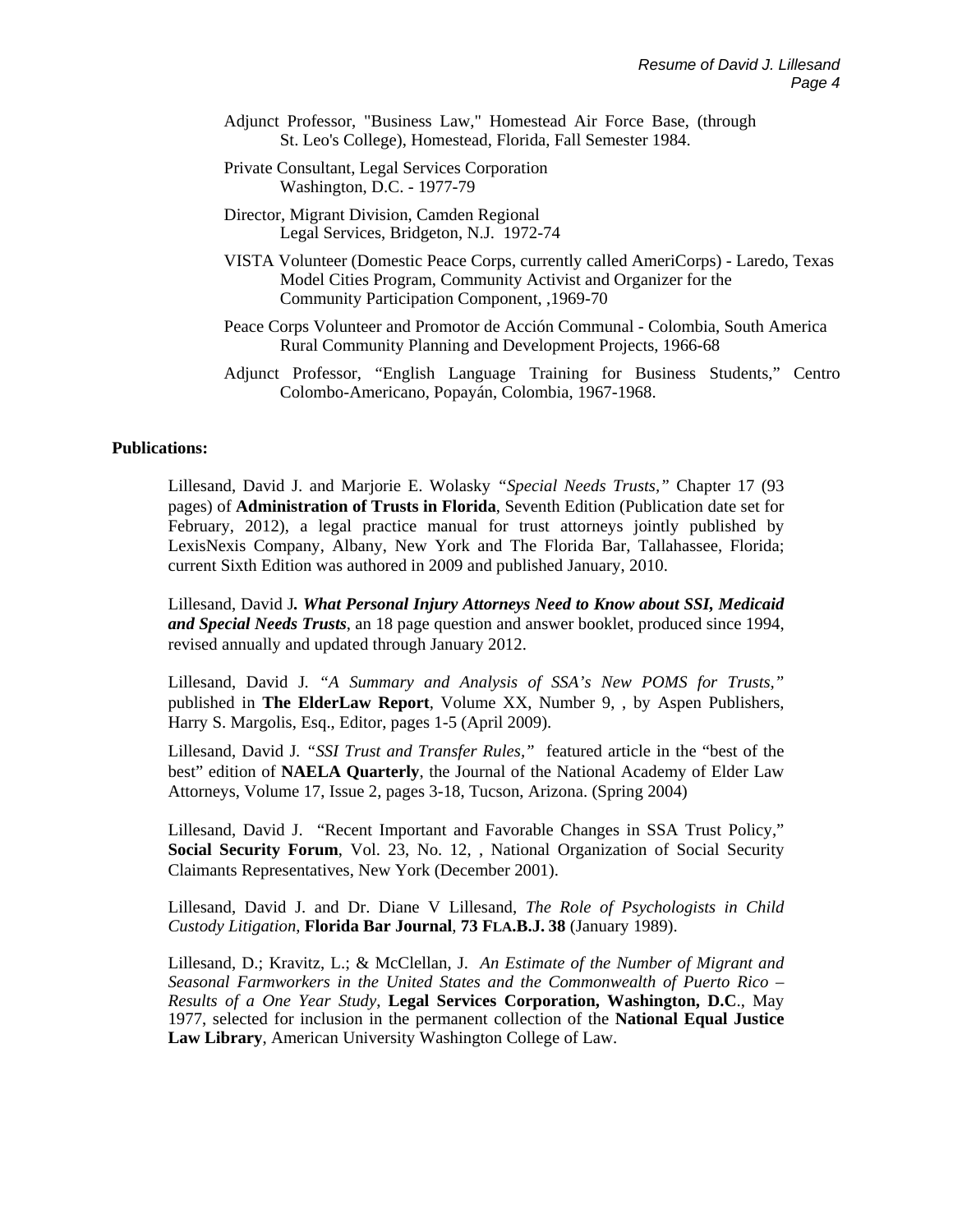#### **David Lillesand's Speaking Engagements, Seminars and Lectures:**

#### *Currently scheduled future speaking engagements:*

*Special Trusts for Special Needs in the Courtroom,* a 90-minute legal review and presentation to Florida Circuit Court Judges at the Advanced Judicial Studies Program, Naples, Florida, June 7, 2012.

# *Past speaking engagements:*

*SSI Update: Cases, Regulations and Changes in Disability Law and Policy; and Coordination with ObamaCare under our new National Health Insurance Policy.* National Academy of Special Needs Planners, Memphis, Tennessee, March 8-12, 2012.

*The Florida Bar's Certification Review Course – 2012,* Advanced Level CLE program for attorneys preparing for the Florida Bar certification exam in Elder Law, sponsored by Elder and Disability Law Section of the Florida Bar, 2012: "Social Security and SSI," Orlando, Florida, January 19, 2012.

*The Obama Administration's Affordable Care Act: The Immediate Implications for Today's Practice of Elder Law,* author and facilitator for the Academy of Florida Elder Law Attorneys (AFELA) "UnProgram" in Orlando, Florida, December 13, 2011.

*Filling the Gaps: Financial Planning and Strategies to Achieve Public Health Care when Private Insurance is Not Available.* Florida Institute of Certified Public Accountants, Gold Coast Chapter, November 2, 2011, Ft. Lauderdale, Florida, and Society of Financial Service Professionals, November 17, 2011, Tampa, Florida.

*Social Security, SSI, Medicare and Medicaid 101,* part of Public Benefits in Nursing Homes and ALFs, a six credit continuing education seminar for nursing home and ALF administrators, social workers, admissions and discharge planners and nurses, focused on the use of public benefits for senior clients. St. Petersburg College Health Education Center, Pinellas Park, Florida, October 27, 2011.

*Minor beneficiaries, growing up and going to work---child's benefits, aging out and working beneficiaries, with a focus on Medicaid 1619(b) programs*. Stetson Law School's 2011 Annual three day National Conference on Special Needs Trusts, October 19-21, 2011, St. Petersburg, Florida.

*The Affordable Care Act – Patient and Provider Issues,* the Florida Bar Joint Presentation by the Bar's Health Law Section and the Elder and Disability Law Section,; presentations for two sessions: "*An Overview of the Entire Affordable Care Act from the Patient's Perspective*;" and "*Practical Applications of the Act in 2011 and 2012 for our Elder and Disabled Clients*." Orlando, Florida July 27, 2011.

*What Obama's Health Care Legislation: What it Will and Will Not Do for Our Disabled Clients,* Clearwater Bar Association's Elder and Disability Law Section, May 19, 2011, Clearwater, Florida.

*SSI and Special Needs Trusts in the Era of Obama's Health Care Legislation: How it Changes the Prosecution of Social Security and SSI Disability Claims,* National Organization of Social Security Claimant Representatives (NOSSCR) Annual Conference, Baltimore, Maryland, May 12-14, 2011.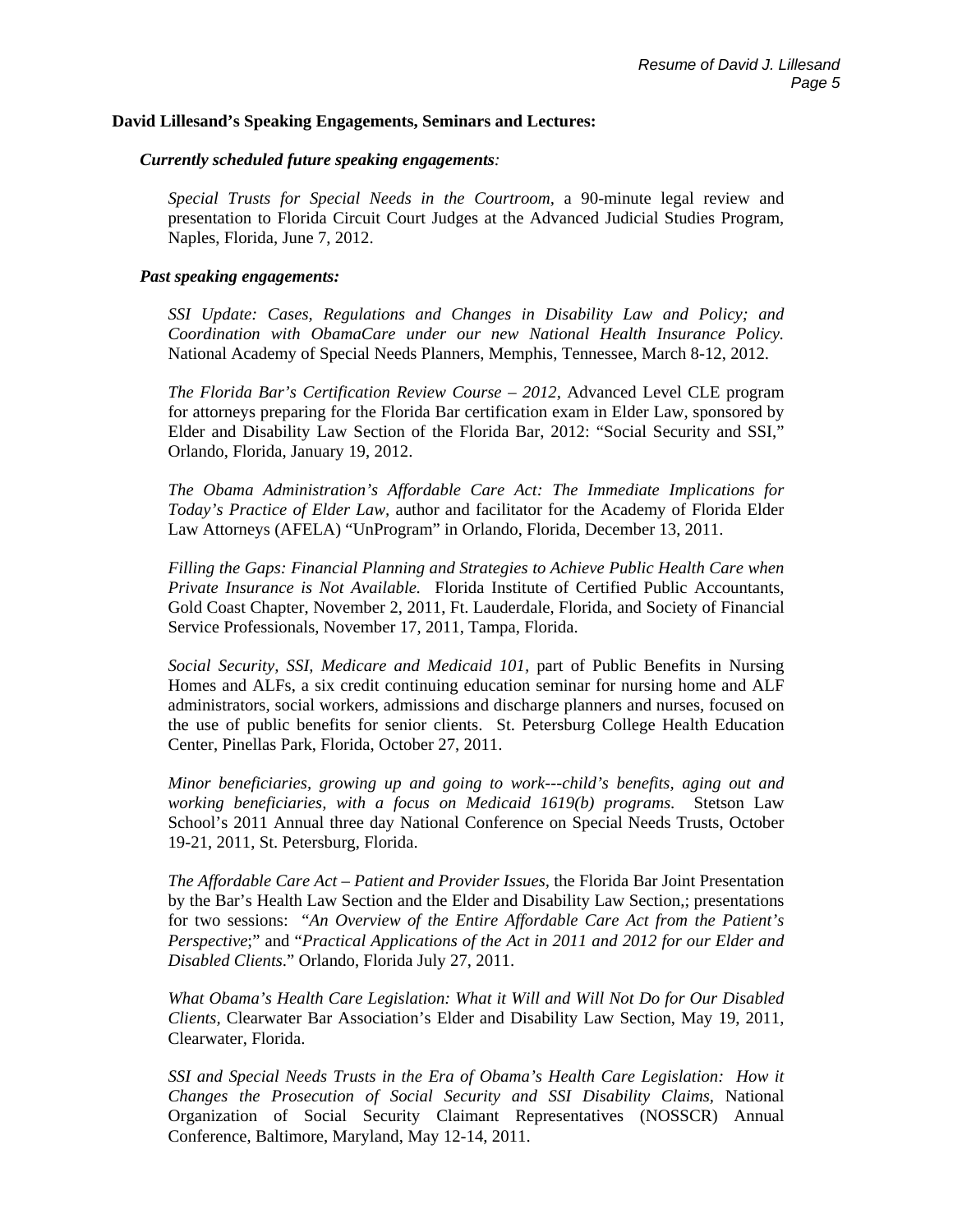*SSI Update: Cases, Regulations and Changes in Policy; What it means for solving our disabled clients' problems.* National Academy of Special Needs Planners, San Francisco, California, March 11-12, 2011.

*The Florida Bar's Certification Review Course – 2011,* Advanced Level CLE program for attorneys preparing for the Florida Bar certification exam in Elder Law, sponsored by Elder Law Section of the Florida Bar, 2011: "Special Needs Trusts – First Party, Third Party and Pooled Trusts; and Administration Issues for Bank Trustees,." in Orlando, Florida, January 15, 2011.

*The Obama Health Care PCIP Alternative in Planning for SSI and Medicaid,* facilitator for the annual Academy of Florida Elder Law Attorneys (AFELA) "UnProgram" in Orlando, Florida, December 4, 2010.

*"Law Office Management of an SNT Practice,"* presented jointly with Attorney Stephen W. Dale (California), and a second program, *"The Essentials of SNTs"* with Attorneys Mary Alice Jackson (Florida) and Vincent J. Russo (New York), October 21, 2010, at the National Special Needs Trust Conference, Stetson Law School, St. Petersburg, Florida.

*Introductory and Advanced SSI and SNT Issues for Elder Law Attorneys,* Featured Guest Speaker for Michigan State Bar Association Annual Elder and Disability Rights Conference, Crystal Mountain, Michigan, October 6-8, 2010.

*SSA Survivor and Dependent Benefits,* a national Webinar for members of the Academy of Special Needs Planners, May 25, 2010, Boston, Massachusetts.

*Special Needs Trusts and Regulations under the New POMS,* National Organization of Social Security Claimant Representatives (NOSSCR) annual conference, New Orleans, Louisiana, May 12-15, 2010.

*Update on SSI Rules for Special Needs Trust Drafting Attorneys*, at the Fourth Annual Conference of the national Academy of Special Needs Planners, Charleston Place Hotel in Charleston, South Carolina, March 19-20, 2010.

*Dealing with SSI Overpayments: Avoiding, Defending, Reducing, and Destroying*, Florida Bar's Annual Public Benefits CLE Program, Tampa, Florida, March 12, 2010.

*The Florida Bar's Certification Review Course – 2010,* two Advanced Level CLE programs for attorneys preparing for the Florida Bar certification exam in Elder Law, sponsored by Elder Law Section of the Florida Bar, 2010: "Public Benefits, including Social Security, SSI, and related medical programs" and "Special Needs Trusts – First Party, Third Party and Pooled Trusts; and Administration Issues for Bank Trustees,." in Orlando, Florida, January 14-15, 2010.

*The new 2009 POMS: 8 Steps to a Perfectly Drafted Trust and the 5 rules for Special Needs Trust Administration*, Palm Beach County Bar Association, annual continuing legal education program, West Palm Beach, Florida, December 15, 2009.

*Supplemental Security Income (SSI) Basics* and *Social Security, SSI and Family Law*, two programs for North Carolina Elder Law Attorneys at the North Carolina Bar Center, Cary, North Carolina, October 30-31, 2009.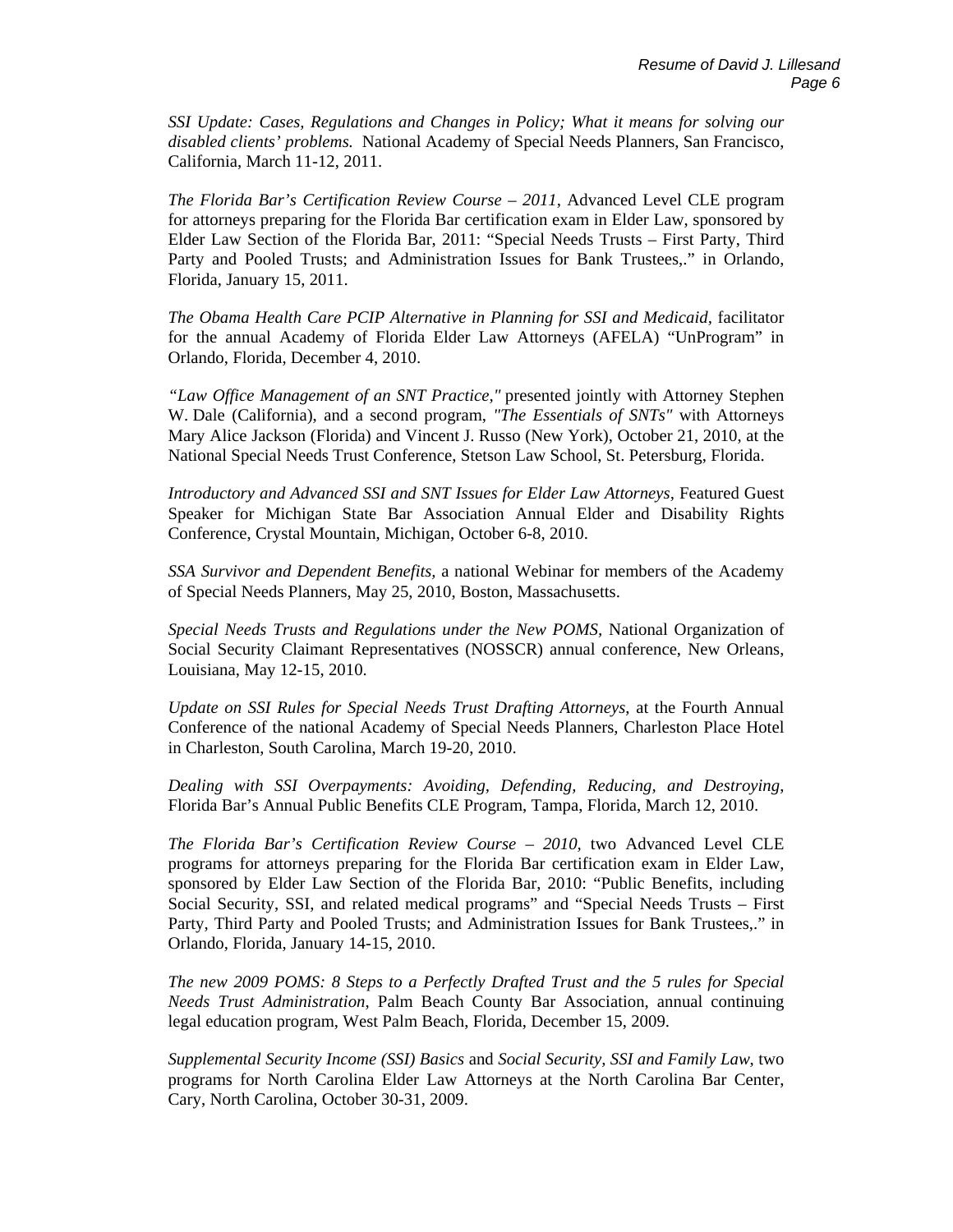*The Complete SNT Drafting Workshop,* a three hour presentation for the ASK 2009 a national annual seminar sponsored by the Academy of Special Needs Planners, Don Cesar Beach Resort, St. Petersburg, Florida, October 17, 2009.

*Special Needs Trusts, SSI and Medicaid – from Initial Interview to Trust Termination,* a three hour seminar for legal aid and legal services attorneys, Legal Services of Greater Miami, Inc., Miami, Florida, August 4, 2009.

*The January 2009 New Federal Rules on Special Needs Trusts*, a Webinar presentation to the membership of the Florida Academy of Elder Law Attorneys, broadcast statewide, June 11, 2009.

*First Thing We Do: Let's Stop Killing Your Clients,* 2009 Financial Planners Association Annual Conference*,* Westin Hotel at Cypress Creek, Fort Lauderdale; specific advice to CPAs and other financial planners on qualifying clients for Medicare and Medicaid benefits, May 2, 2009.

*Special Needs Trust under the 2009 New POMS*, an advanced presentation for the "Elder Law Concert" program, for the Academy of Florida Elder Law Attorneys, Tampa, Florida, March 28, 2009.

*The Florida Bar's Annual Public Benefits Course – Family Law, Family Relationships, SSDI and SSI,* an Advanced Level CLE program sponsored by Elder Law Section of the Florida Bar, in Tampa, Florida, March 20, 2009.

*SSI Update: Review of all 2006, 2007 and 2008 SSA Regional Chief Counsel Precedents (Opinion Letters) on Trusts*, at the Third Annual Meeting of the Academy of Special Needs Planners, "Special Needs Planning in the Era of Change," San Diego, California, March 5-8, 2009.

*The Florida Bar's Certification Review Course – 2009,* two Advanced Level CLE programs for attorneys preparing for the Florida Bar certification exam in Elder Law, sponsored by Elder Law Section of the Florida Bar, in Orlando, Florida, January 8, 2009: "Public Benefits, including Social Security, SSI, and related medical programs" and "Special Needs Trusts – First Party, Third Party and Pooled Trusts; and Administration Issues for Bank Trustees."

*SSI Advocacy – Financial Eligibility Issues,* Keynote Speaker presenting an advanced level program on managing assets and income to comply with SSI income and resource rules, with a focus on parental and spousal deeming, at the 2008 Advanced Elder Law Institute of the National Academy of Elder Law Attorneys, Kansas City, Missouri, October 23-26, 2008.

*Advanced Special Needs Trusts X: Hot SSI Trust Issues in 2008,* the annual national CLE program for advanced practitioners of special needs trust law (bankers and lawyers), sponsored by the Office for Continuing Legal Education and the Elder Law Center of the Stetson University College of Law, Gulfport, Florida, Friday, October 17, 2008.

*The Basics of Special Needs Trusts: SSI Eligibility Rules,* a national CLE program on a basic and intermediate level of major issues presented by the creation, administration and monitoring of special needs trusts for trust attorneys and bank trust administrators, sponsored by the Office for Continuing Legal Education and the Elder Law Center of the Stetson University College of Law, Gulfport, Florida, October 16, 2008.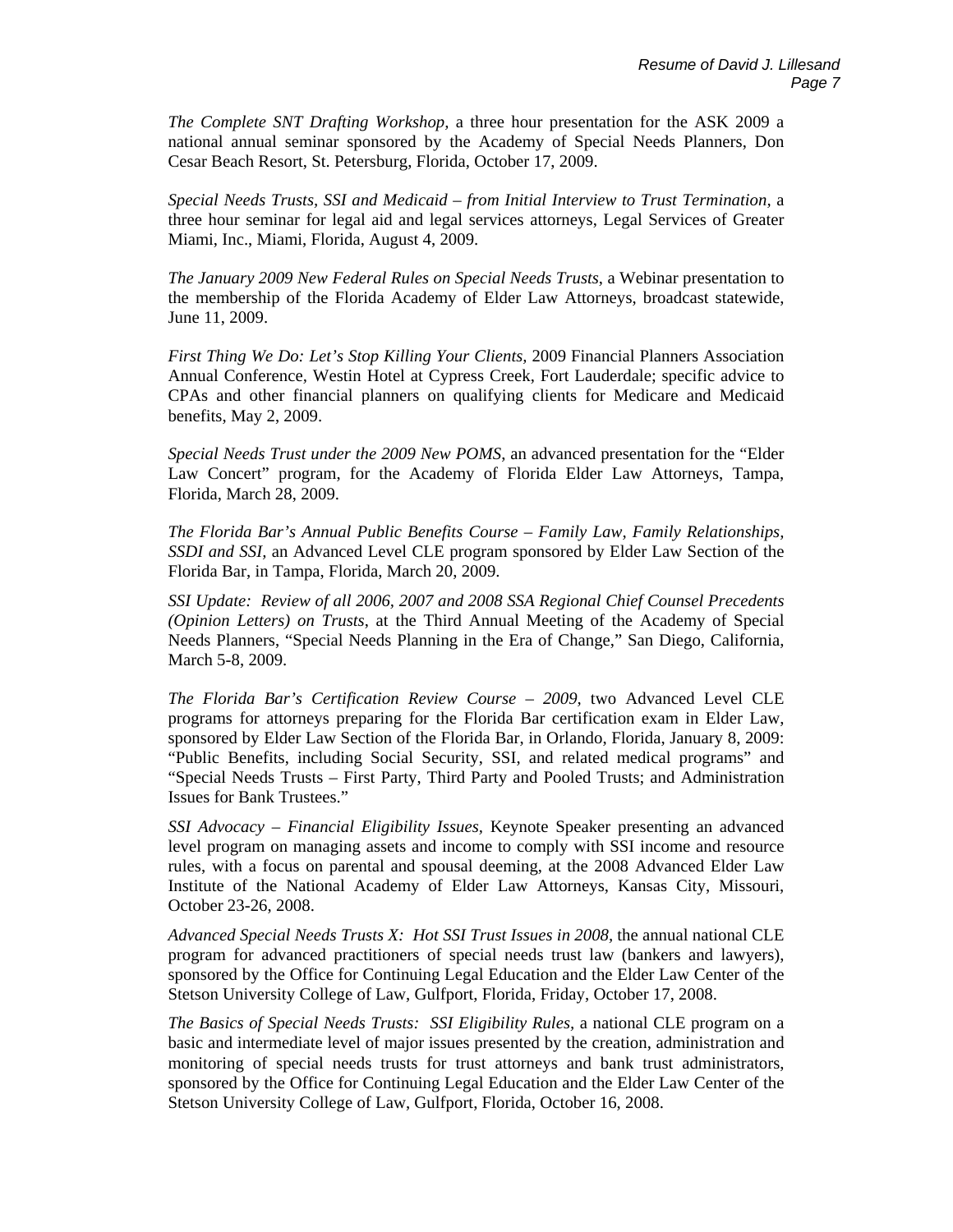*Advanced Topics: Social Security, Medicare & Medicaid – It Just Keeps Changing*, a presentation at the 21<sup>st</sup> Annual Conference of Florida State Guardianship Association, St. Augustine, Florida, August 9, 2008.

*The Program Operations Manual System (POMS) of the Social Security Administration: an in depth seminar on how to use the POMS to protect and advocate for your client,* a "webinar" (Internet seminar) presentation for fellow members of the Academy of Special Needs Planners, July 8, 2008.

*Trust Administration: the "special" rules of Special Needs Trusts,* a half day workshop for the Charlotte, North Carolina, and Fort Lauderdale, Florida, Trust Officers and Trust Administrators of Wachovia Bank, July 2, 2008.

*Practical Aspects of Special Needs Planning, Part 1: Government Benefits – What You Already Know and the Rest of the Story,* a national Internet presentation for the American Bar Association, Section on Real Property, Trust and Estate Law and the ABA Center for Continuing Legal Education, 90-Minute Teleconference and Live Audio Webcast, June 3, 2008, with ABA Web Board follow up questions for 30 days.

*Don't win the medical disability battle but lose the SSI eligibility war: litigation strategies to fix the SSI financial eligibility problems early in your SSA representation.* An advanced level national seminar for 500 practicing Social Security attorneys, sponsored by the National Organization of Social Security Claimant Representatives (NOSSCR), Loews Miami Beach, Florida, June 4, 2008.

*The Florida Bar's Annual Public Benefits Course – SSDI and SSI – Differences and Similarities,* an Advanced Level CLE program sponsored by Elder Law Section of the Florida Bar, in Orlando, Florida, April 11, 2008.

*Can I do that? SSI Rules for Trust Administration,* co-presented with Ken Brown, Esq., Attorney and Policy Analyst, Social Security Administration, Baltimore Headquarters, at the Second Annual Meeting of the Academy of Special Needs Planners, "Beyond Nuts and Bolts: When Theory Meets Reality," New Orleans, Louisiana, March 28-29, 2008.

*Oil and Water: Structured Settlement Annuities and SSI, Medicaid, and Special Needs Trusts.* An educational seminar at the Annual Conference of the Society of Settlement Planners, an organization of plaintiff's structured settlement annuity professionals, Washington, D.C., March 6, 2008.

*The Florida Bar's Certification Review Course – OASDI and SSI - 2008,* an Advanced Level CLE program for attorneys preparing for the Florida Bar certification exam in Elder Law, sponsored by Elder Law Section of the Florida Bar, in Orlando, Florida, January 24-25, 2008.

*Multiple Myeloma, Social Security and SSI Disability Benefits, Estate and Guardianship Issues,* Multiple Myeloma Support Group, Miami Wellness Center, October 24, 2007.

*SSI Session Facilitator,* "The 2007 ASNP Ask Program," Academy of Special Needs Planners, Clearwater Beach, Florida, October 18, 2007.

*SSA's SSI, SSDI, Widow's, DAC/CDB Disability Programs – understanding the alphabet soup of the Social Security Administration's various disability programs, including basic eligibility, the application process, and the path to successful appeals.* The 20th Annual Conference of the Florida State Guardianship Association at the Hyatt Regency Bonaventure Conference Center and Spa in western Fort Lauderdale, August 2-4, 2007.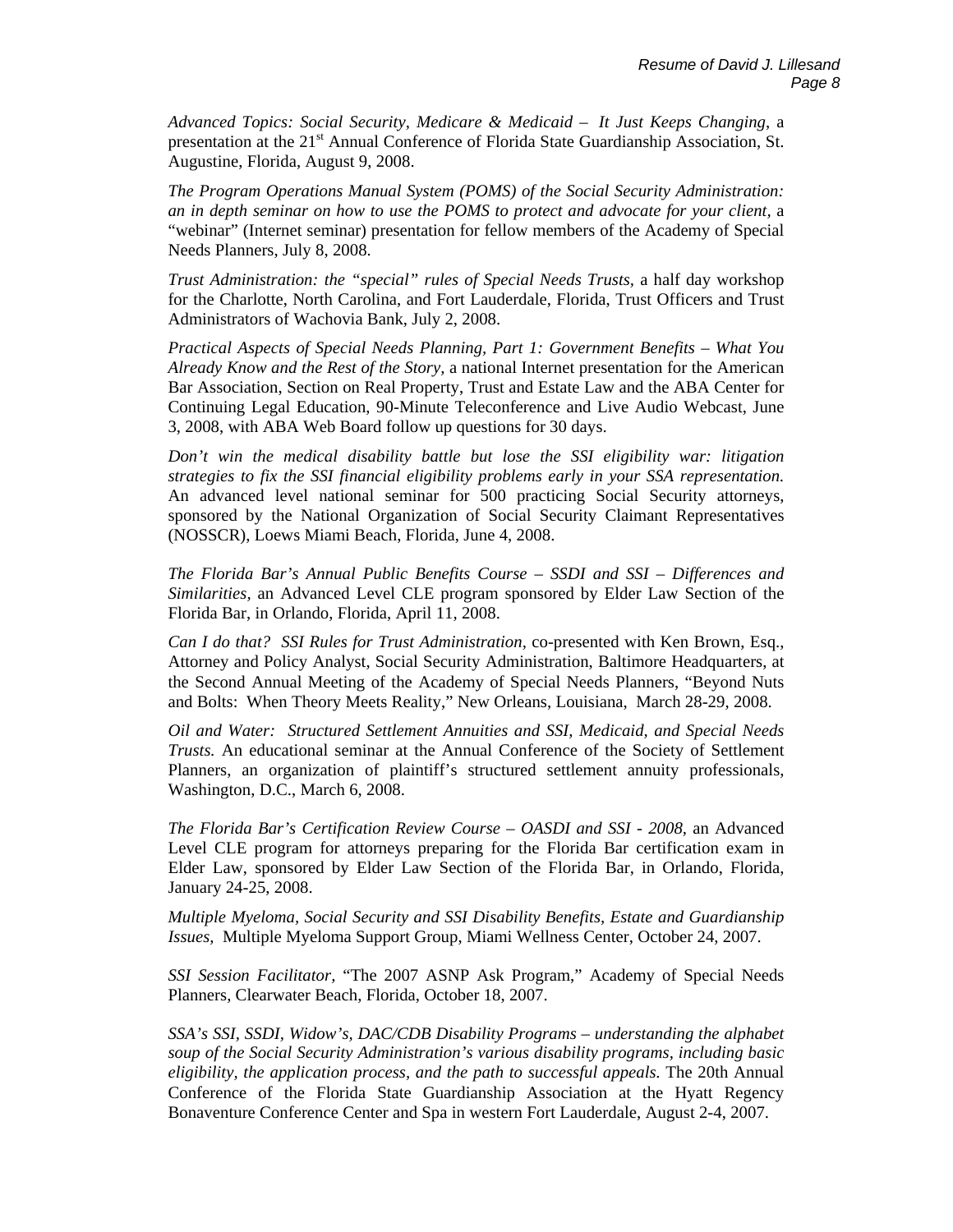*Understanding Special Needs Trusts: What the Trust Administrator Needs to Know,* an in-service workshop for trust administrators, Coral Gables Trust Company, Coral Gables, Florida May 22, 2007.

*"The ethical and prudent thing to do: whether, when and how to give financial planning advice to SSI clients on retaining SSI and SSI-related Medicaid benefits."* an advanced level national seminar for 300 practicing Social Security attorneys, sponsored by the National Organization of Social Security Claimant Representatives (NOSSCR), Baltimore, Maryland, April 18, 2007.

*New SSI Developments in Special Needs Planning,* at the First Annual Meeting of the Academy of Special Needs Planners, "Taking Special Needs Planning to the Next Level," Stone Mountain, Georgia, March 23-24, 2007.

*The Basics of a Social Security Disability Law Practice,* a one-half day, Florida Bar approved program by Stetson University College of Law, as a precursor course for the Fourth Annual Social Security Disability Law Conference, Clearwater, Florida, March 2, 2007.

*The Florida Bar's Certification Review Course – OASDI and SSI - 2007,* an Advanced Level CLE program for attorneys preparing for the Florida Bar certification exam in Elder Law, sponsored by Elder Law Section of the Florida Bar, in Orlando, Florida, January 25-26, 2007.

*Special Needs Trusts: SSI Eligibility Issues*, lead facilitator for the Academy of Florida Elder Law Attorneys "7<sup>th</sup> Annual Meet the Experts Unprogram," Orlando, Florida, December 2, 2006.

*Is it for you? Representing Social Security/SSI Disability Claimants as Part of Your Elder Law Practice.* Special Needs Trust Breakout Session at the 2006 NAELA Institute, November 3, 2006, Salt Lake City, Utah.

*What is "Elder Law?*" *Towards a "Unified Field Theory" of an Emerging Practice.* A guest lecture presentation to the Estates, Trusts and Elder Law Society of the University of Florida Levin College of Law, October 25, 2006, Gainesville, Florida.

*SNT VIII - SSI Update, with Special Emphasis on the Complex Rules of Parental and Spousal Deeming in Special Needs Trust Administration.* the eighth annual national CLE program for advanced practitioners of special needs trust law (bankers and lawyers), sponsored by the Office for Continuing Legal Education and the Elder Law Center of the Stetson University College of Law, Gulfport, Florida, Friday, October 20, 2006.

*Swim Deep & Paddle Fast: An In-Depth Medicaid Special Needs Trust Review*, a fourhour presentation to Professional Guardians and Attorneys at the 19<sup>th</sup> Annual conference of the Florida State Guardianship Association, in Orlando, Florida, August 3, 2006.

*Picking the Right Case and Spotting the Hidden SSI Issues in a Social Security Law Practice*, solo presentation, and participation on panel on *Technology and Disability Cases – Hearings by Video Conference,* Stetson University College of Law, Third Annual Social Security Disability Law Conference, St. Petersburg, Florida, May 19-20, 2006.

*The Florida Bar's Certification Review Course – OASDI and SSI - 2006,* an Advanced Level CLE program for 90 attorneys preparing for the Florida Bar certification exam in Elder Law, sponsored by Elder Law Section of the Florida Bar, in Miami, Florida, January 20, 2006.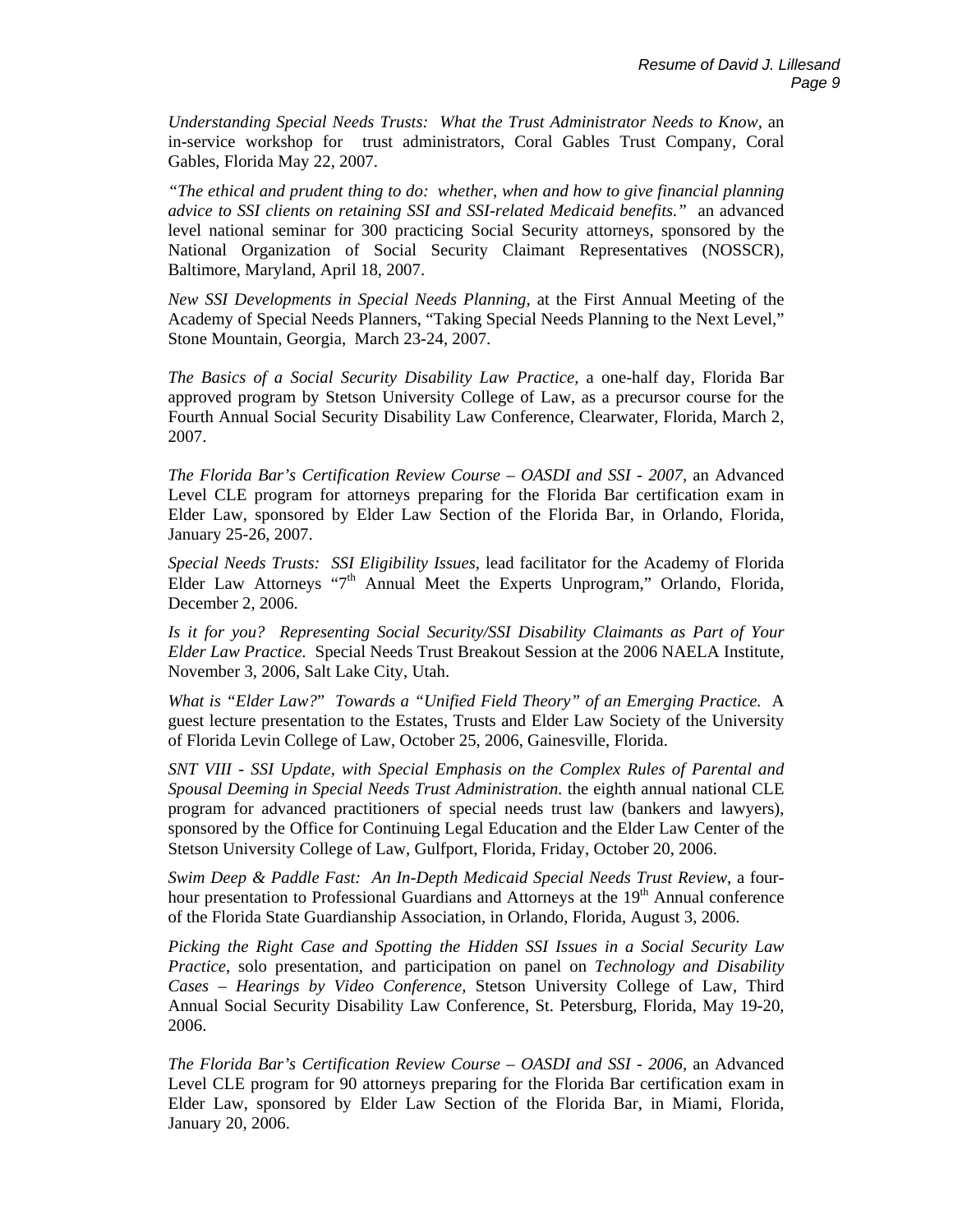*Special Needs Trusts: SSI Eligibility Issues*, lead facilitator for the Academy of Florida Elder Law Attorneys "Unprogram," Orlando, Florida, December 3, 2005.

Law School Guest Lecturer, Elder Law Seminar, University of Miami Law School, on *Special Needs Trust Legal Issues in 2005*, Russell E. Carlisle, Professor, November 14, 2005.

University Guest Lecturer on *Ethical and Legal issues in Aging – Competency, Guardianship and Advance Directives*, a two hour class presentation to graduate students as part of "Ethical, Legal, and Professional Issues in Rehabilitation Counseling," Department of Rehabilitation Counseling, Dr. Linda Shaw, Professor, University of Florida, Gainesville, Florida, November 7, 2005.

*Guardianship and Special Needs Trusts – How Trusts Can Assure Your Ward's Access to Future Medical Care,* Florida Statewide Guardianship Association Annual Conference, Doral Resort and Country Club, Miami, Florida, August 6, 2005.

*Recent Update on Social Security and SSI Disability Law,* CLE seminar on Special Needs Trusts, sponsored by the Georgia State Bar Association, Atlanta Georgia, April 28, 2005.

*Special Needs Trusts – What Estate Planners Need to Know,* Broward County Estate Planning Council, Boca Raton, Florida, January 20, 2005.

*Elder Law Certification Review Course – SSI OASDI and Special Needs Trusts,* an Advanced Level CLE program for 90 attorneys preparing for the Florida Bar certification exam in Elder Law, sponsored by Elder Law Section of the Florida Bar, at Miami Lakes, Florida, January 14, 2005.

*SSI Eligibility Rules – Practice and Procedure for 2005 and Beyond,* an advanced level national seminar for 400 practicing Social Security attorneys, sponsored by the National Organization of Social Security Claimant Representatives (NOSSCR), Philadelphia, Pennsylvania, November 11, 2004.

*Advanced Special Needs Trusts VI: SSI Update 2004,* the annual national CLE program for advanced practitioners of special needs trust law (bankers and lawyers), sponsored by the Office for Continuing Legal Education and the Elder Law Center of the Stetson University College of Law, Gulfport, Florida, Friday, October 22, 2004.

Keynote Speaker for the 10th Annual Douglas Gardens All-Day Seminar on *"Navigating the Maze and Finding Solutions: Social Security, Medicare, Medicaid and More – a seminar, luncheon and resource fair for Interfaith Clergy and Allied Professionals"*  Wednesday, June 16, 2004 at the Sands Conference Center, Miami, Florida.

*Conference on Settlement Strategies: Enhancing & Leveraging Recoveries in Complex Tort Cases*, sponsored by the University of Florida and Law Pro Seminars, May 20-24, 2004, aboard the Royal Caribbean Cruise Ship "Enchantment of the Seas" (5 Days/4 nights). David Lillesand's presentations during the multi-day conference included:

- *Accessing Continued Medical Care for Your Client Understanding the Four Part Entitlement System in the Social Security Act and Third Party Liability versus Estate Recovery Lien Statutes - The Government's Right of Recovery for Medicaid and Medicare Benefits*: Friday, May 21: 5 pm – 6 pm
- *Understanding Special Needs Trusts: Substantive and Procedural Issues; Practical Steps to Ensure Total Client Satisfaction*: Saturday, May 22: 530 pm – 730 pm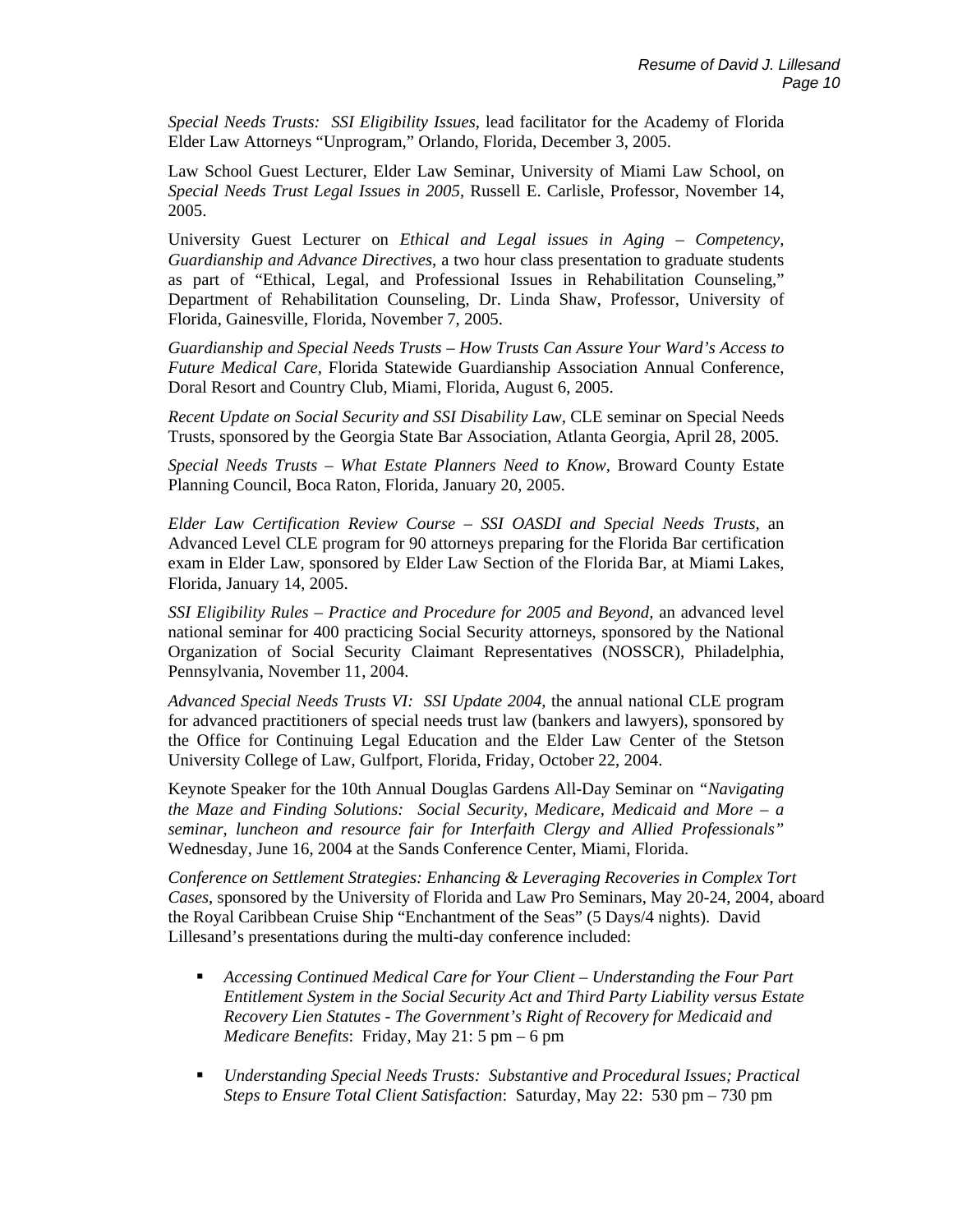*Special Issues in Special Needs Trust Practice, including Structured Settlement Annuities, and Ethical and Legal Malpractice Claims against Personal Injury and Estate attorneys*: Sunday, May 23: 1 pm – 2 pm

*Multiple Myeloma – Proving Disability in Social Security/SSI Claims –* Miami Wellness Center, Wednesday, April 28, 2004.

*Cancer and Social Security and SSI Disability Insurance Claims – Proving Your Entitlement to Disability Payments which Triggers Medicare and Medicaid Health Insurance Coverage –* Miami Wellness Center, Thursday, April 29, 2004.

*Miami-Dade Estate Planning Council: "Protecting Your Clients' Assets: Assuring Access to Public Health Insurance Programs through Medicare and Medicaid Eligibility - Special Needs Trust Issues for Financial Planners, Estate Planning Attorneys, and Certified Public Accountants",* Miami City Club*,* Miami *–* Thursday, April 22, 2004*.*

*CELA Certification Review Course – SSI and OASDI,* an Advanced Level CLE program for 90 attorneys preparing for the Florida Bar certification exam in Elder Law, sponsored by Elder Law Section of the Florida Bar, at Lake Mary, Florida, January 23-24, 2004.

*New Jersey State Bar Institute for Continuing Legal Education: Sophisticated Elder Law IX - SSI Developments, a National Perspective,* an advanced level program for New Jersey Elder Law specialists, at The Law Center, New Brunswick, New Jersey, January 7, 2004.

*NAELA Institute for Advanced Attorney Practitioners – The SSI Attorney and the Bank Trust Officer Duet on the Legal Issues in the Professional Management of Special Needs Trusts* – the annual Advanced Elder Law Institute for National Association of Elder Law Attorney members, Dallas, Texas, November 12-15, 2003.

*The Basics of Special Needs Trusts: SSI Eligibility Rules,* a national CLE program on a basic and intermediate level of major issues presented by the creation, administration and monitoring of special needs trusts for trust attorneys and bank trust administrators, sponsored by the Office for Continuing Legal Education and the Elder Law Center of the Stetson University College of Law, Gulfport, Florida, October 23, 2003.

*Advanced Special Needs Trusts V: SSI Update 2003,* an annual national CLE program for advanced practitioners of special needs trust law, sponsored by the Office for Continuing Legal Education and the Elder Law Center of the Stetson University College of Law, Gulfport, Florida, October 24, 2003.

*The Ninth Annual Brain Injury Symposium, "New Dimensions in Brain Injury Rehabilitation" - Proving Medical Disability in Social Security Claims -* a symposium sponsored by Baptist Hospital for 200 doctors, nurses and rehabilitation consultants and other medical staff on the legal proof of medical disability claims before federal Administrative Law Judges for victims of traumatic and organic brain injuries to win SSDI and SSI disability benefits and Medicare and Medicaid health insurance*,* Wyndham Miami Beach Resort, September 13-14, 2003.

*The Creation and Management of Special Needs Trusts – a half-day Program for Trust Administrators employed by First Guaranty State Bank and Trust Company,*  Jacksonville, Florida, August 28, 2003.

*South Florida Guardianship Association Annual Professional Guardian Training Program,– Creation and Management of Self-Settled Special Needs Trusts.* Jackson Memorial Hospital, Miami, Florida, May 30, 2003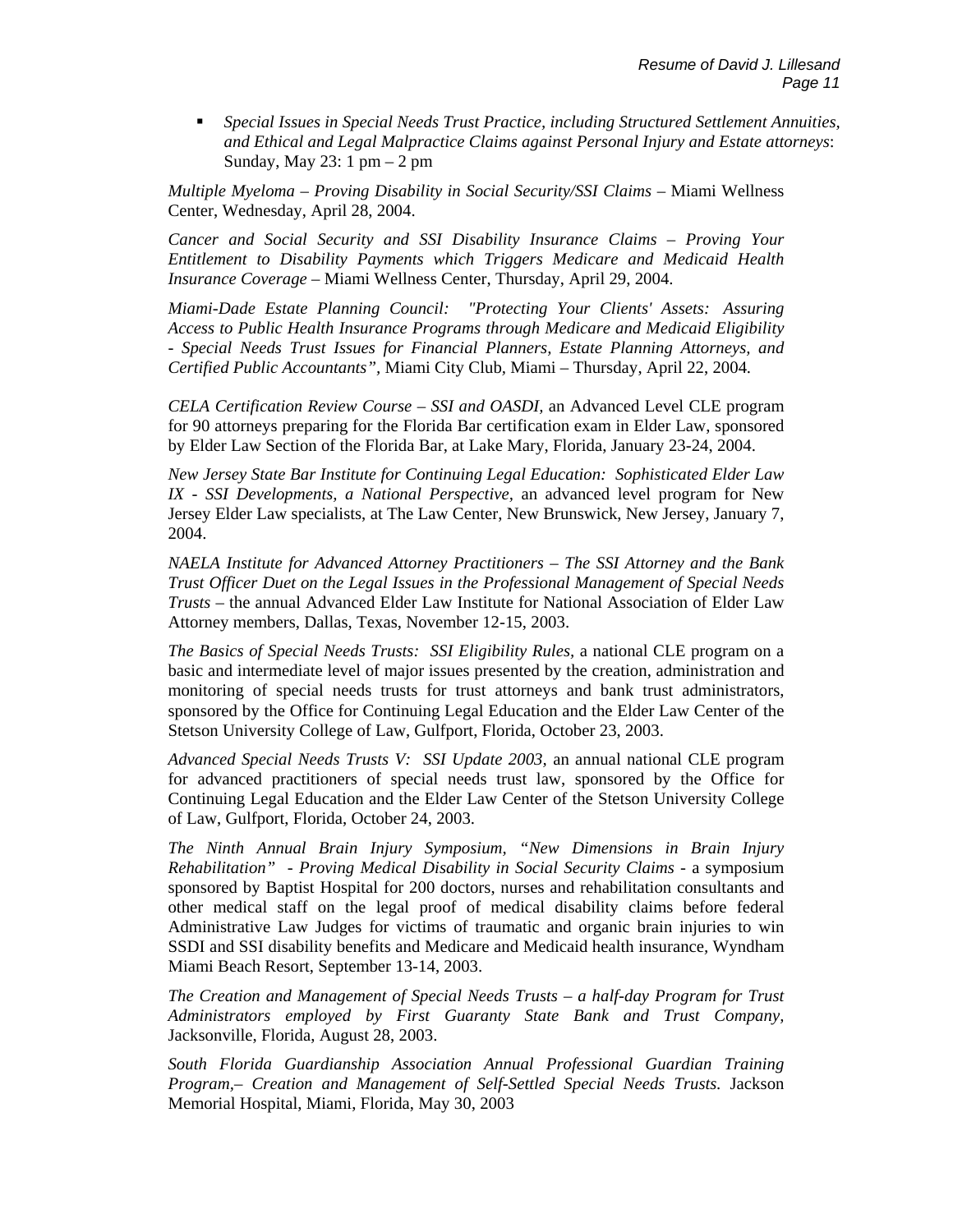*,Social Security Administration Appeals of Adverse Determinations of (d)(4)(A) Special Needs Trusts – Practical and Procedural Issues.* NAELA Symposium, National Association of Elder Law Attorneys, Dallas, Texas, May 15-18, 2003

Keynote Speaker: *SSI POMS Analysis of d4A Special Needs Trusts,* at the three-day symposium*, Elder Law Practice: Estate Planning, Special Needs Trusts, and Guardianship,* South Texas College of Law, Houston, Texas, May 8-10, 2003*.* 

*Top Ten Tips for Winning Social Security Disability Cases:* Stetson University College of Law, first annual Social Security Disability Law Conference, April 25, 2003.

Featured Speaker: *Social Security Disability Insurance, SSI, Medicaid, Medicare, Guardianships and Special Needs Trusts: Issues for Disabled Individuals in the New Millennium*. The Brain Injury Support Group, North Broward Hospital, Pompano Beach, Florida, an introductory program to 50 patients and their families, March 18, 2003

*Practical Procedural Issues: Securing SSA Approval of (d)(4)(A) SSI/Medicaid Special Needs Trusts and Appealing Adverse Decisions – 7th Annual Public Benefits Seminar,* an Advanced Level CLE program for 98 attorneys sponsored by Elder Law Section of the Florida Bar, at Cocoa Beach, Florida, January 25, 2003.

*Florida Bar Certification Review Course – SSI OASDI and Special Needs Trusts,* an Advanced Level CLE program for 90 attorneys preparing for the Florida Bar certification exam in Elder Law, sponsored by Elder Law Section of the Florida Bar, at Cocoa Beach, Florida, January 23-24, 2003.

*New Legal Issues in the Creation and Administration of Special Needs Trusts,* an advanced level seminar for 300 Social Security attorneys, sponsored by the National Organization of Social Security Claimant Representatives (NOSSCR), San Francisco, California, October 31, 2002.

*Special Needs Trusts IV: Analysis of Special Needs Trusts through the Social Security POMS and the Six Most Common Mistakes in Drafting Special Needs Trusts,* a national CLE program for 220 advanced level trust attorneys and bank trust administrators, sponsored by the Office for Continuing Legal Education and the Elder Law Center of the Stetson University College of Law, Gulfport, Florida, October 18, 2002.

*Government Benefits: Social Security, SSI, Medicare and Medicaid,* two presentations at the biannual "Clergy and the Courts Seminar," sponsored by the Miami-Dade County Probate and Guardianship Committee of the Dade County Bar Association, at the Dade County Courthouse, April 30 and May 1, 2002.

*Qualifying and Maintaining Eligibility for Children and Adults for Social Security, SSI, Medicare and Medicaid Benefits,* in-service training for professional staff of the Greater Miami Jewish Federation, April 15, 2002.

*Alternatives to Special Needs Trusts Suggested by the New Social Security POMS and the Four Most Common Mistakes in Drafting Special Needs Trusts made by Attorneys,* an Advanced Level Florida Bar CLE Course and presentation to the Florida Bar's Public Benefits Section, Palm Beach, Florida, April 5, 2002

*Symposium 2002: The Role of Special Needs Trust in Financial Planning, presentation* of a Continuing Education Credits program to the Society of Financial Service Professionals, Miami Chapter, Radisson Hotel, Miami, Florida, March 22, 2002.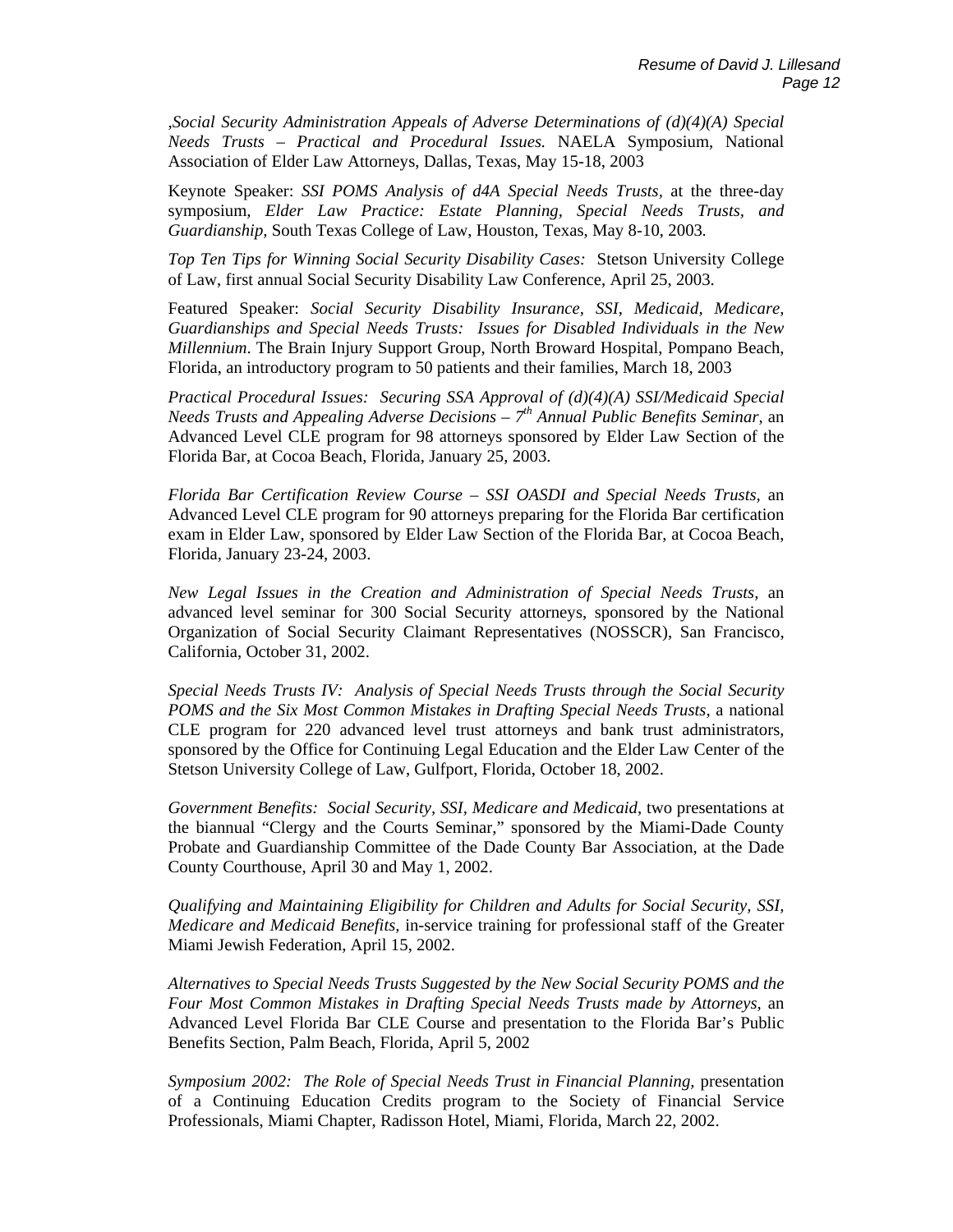*Creation and Management of Self-Settled Special Needs Trusts,* preparation of written materials and presentation to approximately 100 attorneys and judges at the University of Miami Faculty Club monthly probate luncheon, sponsored by Gibraltar Bank, February 15, 2002.

*Trust Officer Management of Special Needs Trusts,* presented to Northern Trust Bank Trust Administrators, in Miami, Florida, February 8, 2002.

*Government Benefits (Social Security Retirement, Disability, SSI, Medicare and Veterans Benefits)*, preparation of an Advanced Level Florida Bar CLE chapter and presentation at the Florida Bar's Elder Law Section Course for attorneys seeking Florida Bar Certification as Elder Law Specialists, January 24-25, 2002, Tampa, Florida.

*Minors can be Major Problems: the Use of Special Needs Trusts*, a one-hour continuing education program sponsored by the Financial Planning Association of Miami-Dade, Coral Gables, Florida, January 8, 2002.

*Special Needs Trusts: Qualifying Disabled Persons Under Age 65 for Medicaid and SSI Disability Payments,* a one-hour continuing education program for Professional Guardians sponsored by the South Florida Guardianship Association, November 7, 2001.

*SSI/Medicaid Eligibility Issues for Trust Administration,* a half-day course for SunTrust Bank Trust Administrators in-service training, May 18, 2001, Miami, Florida.

*More on SSI and SSDI: Difference between SSI and Social Security Disability Benefits, Social Security Regulation of Attorney's Fees, and Income and Resource Rules that Affect Trust Administration*, a written CLE chapter and a presentation to the Florida Bar Elder Law Section, April 8, 2001, Fort Lauderdale, Florida.

*Social Security Disability Insurance, SSI, Medicaid, Medicare, Guardianships and Special Needs Trusts: Issues for Disabled Individuals in the New Millennium*. Presentation to the Young People's Stroke Club, Health South of Broward County, April 2, 2001 [the night Duke University won the 2001 NCAA National Basketball Championship].

*Top Ten Things Every Elder Law Attorney Needs to Know about SSI and Social Security*, a Florida Bar CLE chapter and presentation at the Florida Bar's Elder Law Section Annual Retreat, September 8-11. 2000, West Palm Beach, Florida.

*Nouveau Riche on Welfare: How to Use Special Needs Trusts to Maintain SSI and Access to Medicaid under the 1999 Changes to the Social Security Act,* written materials and presentation to 300 Social Security attorney specialists in SSI issues in a national workshop on the changes to the SSI and Medicaid statutes, rules and regulations caused by Public Law 106-169, presented at the National Organization of Social Security Claimant Representatives, May 3-7, 2000, Orlando, Florida.

*Spending Money from Trusts: Overview of the Income and Resource Rules of the SSI Program for Trustees of Special Needs Trusts* – a monograph directing Trustees on proper methods of disbursing funds from Special Needs Trusts to follow the federal regulations of the Social Security Administration to preserve clients' eligibility for both SSI and Medicaid benefits, first produced in 1996, with annual revisions through 2012.

*Special Needs Trusts* – Florida Bar CLE Facilitator for Group Discussion at Florida Bar's Elder Law Section Program, December 4, 1998, Ft. Myers, Florida.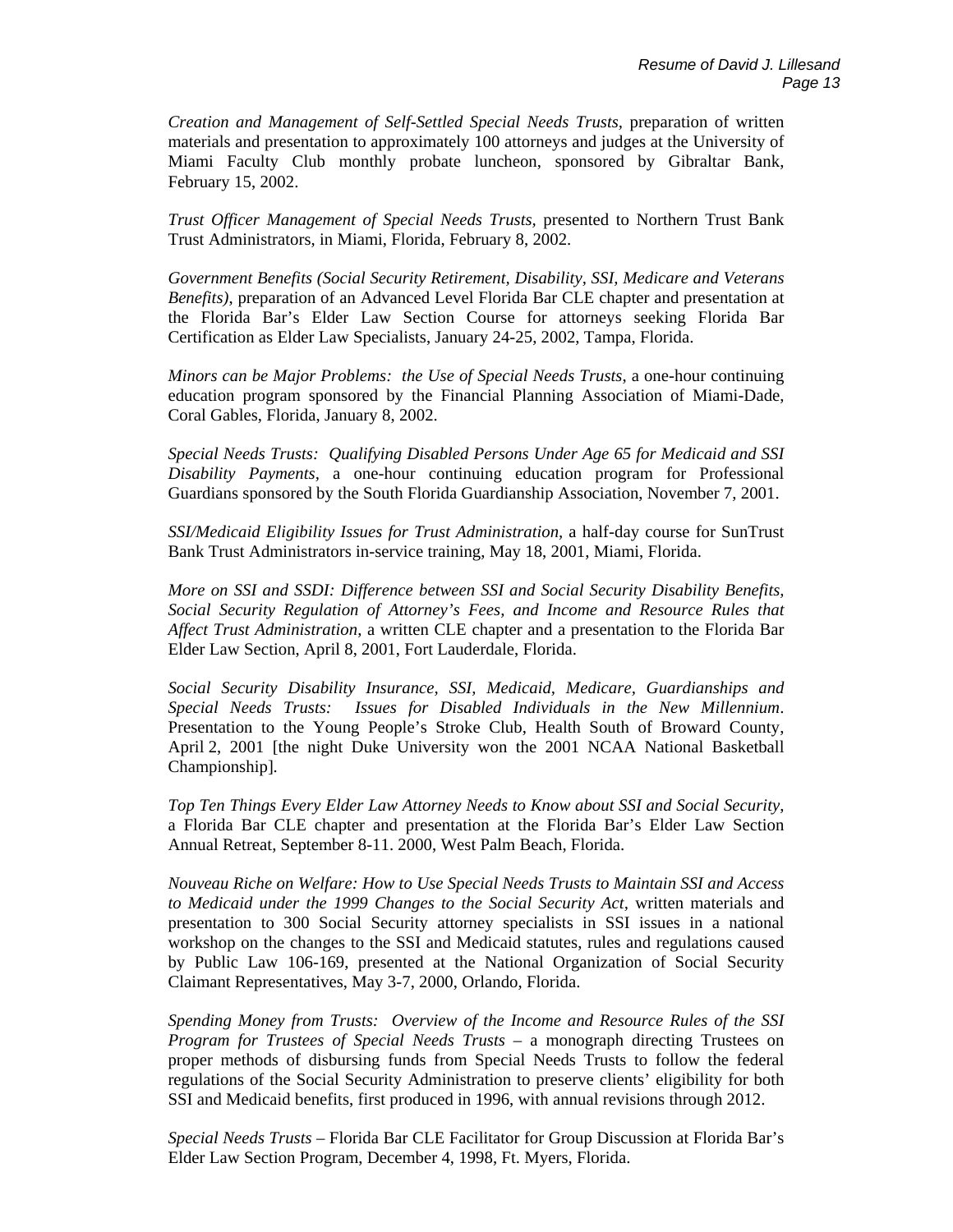*Social Disability Law - Understanding and Implementing the 1996 Changes,* Florida Bar CLE program lecturer on "New Provisions Regarding Children's Disability Benefits and Tips for Coping with the New Rules," and "New Rules Regarding SSI Retroactive Benefits:" June 12, 1997, Miami (Live); June 13, 1997 (Tampa taping session) for replay at 8 additional locations.

*Words of Wisdom from the Experts,* Florida Bar CLE program lecturer on "Social Security Law on the Internet" and "Updates on the Law of Special Needs Trusts to Preserve SSI and Medicaid;" March 21, 1996 Miami (live); March 22, 1996 Tampa (videotaped) for replay at 7 additional locations in Florida.

*Social Security and Workers Compensation-A Practitioner's Understanding,* Florida Continuing Legal Education course for Workers Compensation attorneys sponsored by Professional Education Systems, Inc., Miami, July 12, 1995.

*Planning for your Child's Future*, South Florida Association for Retarded Citizens-, Annual Meeting, May 18, 1995.

Lillesand, David J., "Defending SSI Claimants' Rights to Continued Benefits: Establishing Special Needs Trusts to Preserve Eligibility," Chapter 6, *Social Security Law for the Advanced Practitioner*, The Florida Bar, Tallahassee, Florida, March 1995.

"SSI Claimants' Rights to Continued Benefits through Special Needs Trusts," Florida Bar CLE Program, Miami and Tampa, Florida, March 9-10, 1995.

"Legal Issues: Working with Families of Disabled Children with Medically Complex Conditions," Mailman Center, University of Miami School of Medicine, on-going quarterly training for medical professionals, 1994 to 1999.

Lillesand, David J., "Developing the Disability Case," Chapter 2, *Social Security Disability Practice,* The Florida Bar, Tallahassee, Florida, March 1994.

"Social Security Disability Practice: The Nuts and Bolts," Public Interest Law Sections' Florida Bar CLE Program, Live on March 3 (Miami) and March 4 (Tampa), and by videotape at Ft. Myers, Tallahassee, West Palm Beach and Jacksonville in March, April and May, 1994.

Lillesand, David J., "Developing Mental Impairment Cases," Chapter 3, *Social Security Disability Law*, The Florida Bar, Tallahassee, Florida, March 1993.

"Social Security Disability Law: Advocacy Tips," Public Interest Law Section's Florida Bar CLE Program, Live on March 4 (Miami) and March 5 (Tampa), and by videotape at Ft. Myers, Tallahassee, West Palm Beach and Jacksonville in March and April, 1993.

"Planning for the Adult Disabled Child - Protection through Guardianship, Wills and Trusts," a 3 hour seminar for parents of disabled high school age children, Dade County Public Schools, Division of Exceptional Student Education at quarterly presentations at rotating schools for parent groups, March 1991 to the Present.

"The Role of Treating Physicians in Social Security Disability Claims," a lecture to staff physicians of the CHI Community Health Center, May 16, 1989.

"Proving a Successful Claim for Social Security Benefits," a lecture to 30 lay and professional members of the Head Injury Support Group of Dade County Florida on December 13, 1988.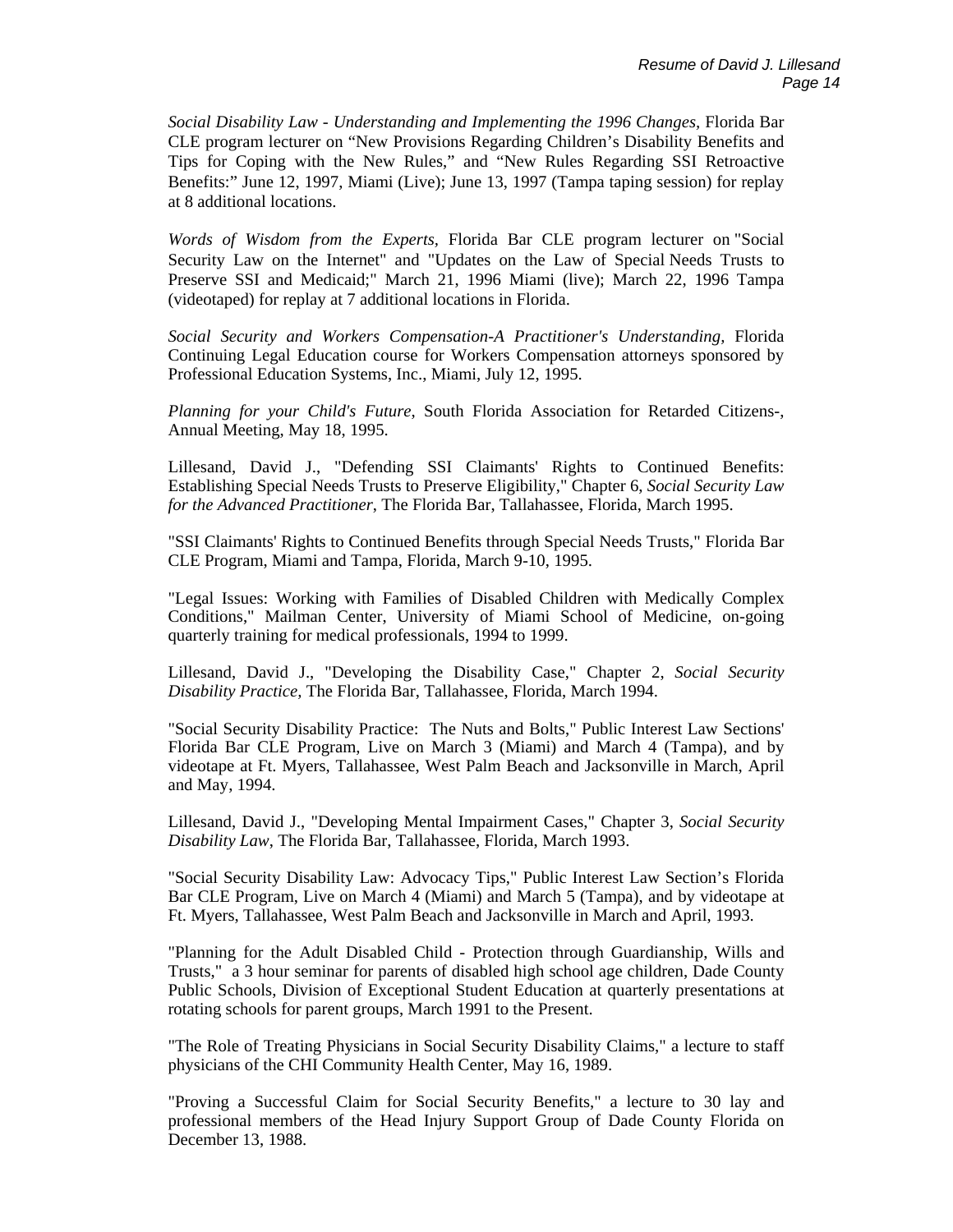"Florida Adoption Law - 1987," a two-hour seminar presented to certificate students of Judge Allen Kornblum's class at the Paralegal Institute, University of Miami, November, 1987.

"Attorneys Fee Applications Under the Federal Equal Access to Justice Act," a Florida Bar CLE training program for attorneys, September 18, 1987.

"SSI and Developmental Disabilities," a presentation to parents of Down's Syndrome children for the Association for Retarded Citizens of Dade County, February 26, 1986; November 20, 1986; March 30, 1988; April 21 and 29, 1988.

"Child Custody Issues," a presentation with Marshall G. Wisehart, Esq. and Dr. Diane Lillesand for the Missing Children Services Project, Switchboard of Miami, Inc., September 30, 1986.

"The Ideal Husband for the Working Woman," a seminar presented with Dr. Diane Lillesand at the St. Francis Hospital Family Workshop, November 22, 1986.

"Divorce Mediation Training: Equitable Distribution of Marital Property in Florida," an advanced training workshop presented to divorce mediators for the South Florida Council on Divorce Mediation, Inc., May 31, 1984.

"Litigation of Social Security and SSI Disability Claims," a Florida Bar CLE training seminar presented to private attorneys and paralegals sponsored by Legal Services of Greater Miami, Inc., April 8, 1983.

"Confidential Communications in Therapy: The Psychotherapist-Patient Privilege," a presentation to physicians, psychologists and mental health professionals at the CHI Community Mental Health Center, July, 1982.

"Legal Issues Affecting the Elderly in Florida," a presentation to the Gerontology Training Workshop, Department of Social Work, Florida International University, July, 1980.

"Florida Family Law Issues," a presentation to Ph.D. students in the Department of Educational Psychology, University of Miami, October, 1980.

# **Television and Radio Appearances:**

*Featured Guest, "The Killing of Alisa Wilson: Medicaid (Mis)Managed Care in Florida*," a one-hour presentation and call in radio program, WMNF 88.5FM, hosted by Rob Lorei, December 29, 2010.

*Featured Guest, "Money Talks"* one-hour live call in Television Program on WLRN TV, Miami, on "*Planning for Children with Disabilities*," sponsored by the Miami-Dade Association of Insurance and Financial Advisors, September 24, 2001.

*Featured Guest, "Sommerkamp Financial Hour" Listener Call-in Radio Show,* with Kristina J. Sommerkamp, Registered Investment Advisor, on WSBR 740am, Boca Raton, Florida, May 21, 2001.

*Featured Guest, "You and the Law – Social Security Disability Law*," WLRN-TV Channel 17, one-hour television call-in show hosted by Circuit Judge Lester Langer to answer viewer questions on Social Security law; December 8, 1997, in Miami, Florida.